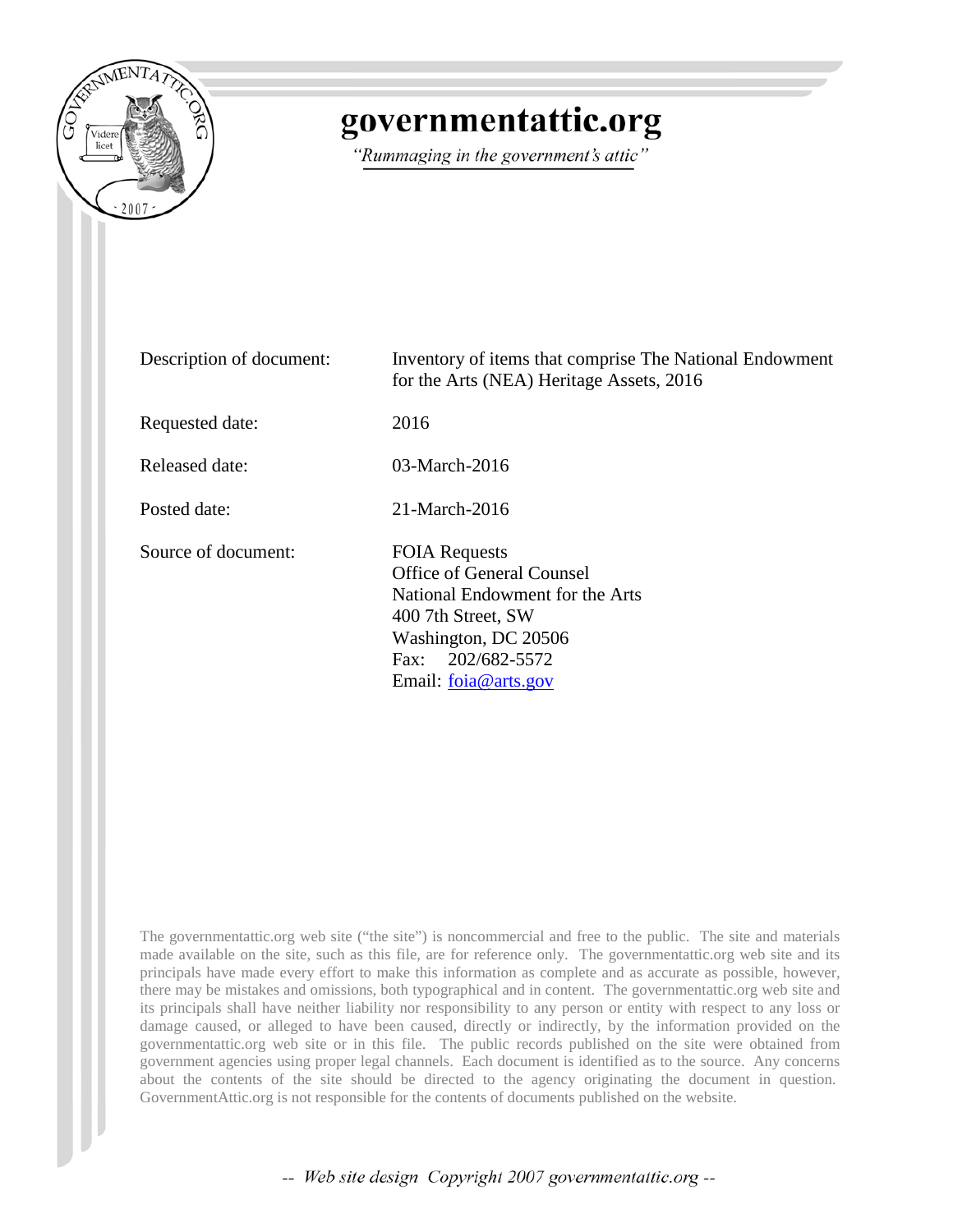From: FOIA Date: Mar 3, 2016 5:01:09 PM Subject: RE: FOIA Request to NEA

Dear Sir:

This e-mail responds to your request for records under the Freedom of Information Act (FOIA), 5 U.S.C. 552. Your request has been assigned file number F16-030. In your below e-mail, you requested: "A digital/electronic copy (such as an Excel or CSV or PDF file) of the current NEA inventory of approximately 250+ items that comprise its Heritage Assets, such as Arts Works and Decorative and Furniture."

Your request has been granted. Attached are the responsive documents for your FOIA request with no redactions.

The National Endowment for the Arts is governed by the provisions of the National Foundation on the Arts and the Humanities Act, 20 U.S.C. 951 et seq., and the Freedom of Information Act with respect to the release of agency records. In accordance with the NEA's FOIA regulations, 45 C.F.R. 1100.5(b)(1), you may appeal the Agency's determination. Such an appeal must be made to the Chairman within ten working days following the receipt of this e-mail. Additional information on the appeal process may be found at the following link: //www.nea.gov/about/FOIA/index.html#appeal

Please contact me if you have any questions about this response.

Sincerely,

FOIA Officer National Endowment for the Arts Office of the General Counsel 400 7th Street, SW Washington, DC 20506 Ph: (202)682-5418/Fax: (202)682-5572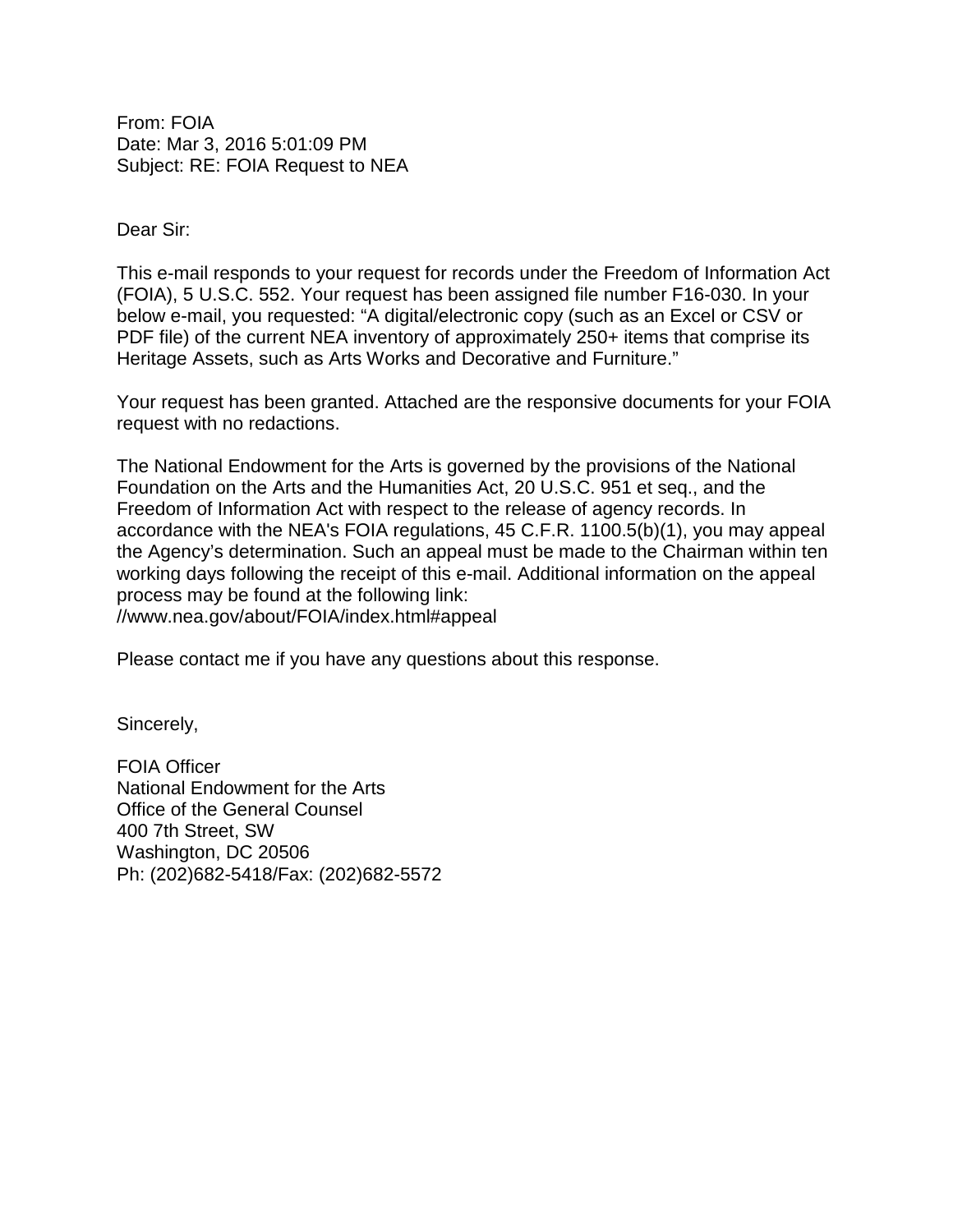|    | $\overline{A}$                       | B                                   | $\mathsf{C}$                                            | D                                                                                                                                                                                        | E                  |                        | G                                          | H |  |
|----|--------------------------------------|-------------------------------------|---------------------------------------------------------|------------------------------------------------------------------------------------------------------------------------------------------------------------------------------------------|--------------------|------------------------|--------------------------------------------|---|--|
|    | <b>NEA Property</b><br><b>Number</b> | Location                            | <b>Title</b>                                            | <b>Artist</b>                                                                                                                                                                            | Date (if known)    | <b>Framed/Unframed</b> | <b>Notes</b>                               |   |  |
|    |                                      |                                     |                                                         |                                                                                                                                                                                          |                    |                        |                                            |   |  |
|    | 2 006542                             | 3068 - outside CR                   | Save our planet, Save our wildlife, serigraph           | Alexander Calder                                                                                                                                                                         | 1971               | framed                 |                                            |   |  |
| 3  | 006544                               | 2053 - Storage                      | 14th New York Film Fest color screenprint               | Allan d'Arcangelo                                                                                                                                                                        | 1976               | framed, g. condition   |                                            |   |  |
|    | 4 006996                             | 3046 - outside CR                   | Wilderness Corcoran screenprint                         | Reframed by Archival Art Services in October<br>2014. Given new property number when<br>Alvin Rosenbaum,<br>pencil signed Ir<br>no. 2/101 - 1978 framed<br>reframed (previously 006501). |                    |                        |                                            |   |  |
|    |                                      |                                     |                                                         | Aminah Brenda Lynn                                                                                                                                                                       |                    |                        |                                            |   |  |
|    | 5 006477                             | 3014.1 - near                       | Elijah Pierce Woodcarver, Walking with God, mixed media | Robinson                                                                                                                                                                                 | 1982               | framed                 |                                            |   |  |
| 6  | 006518                               | 3rd floor Lobby                     | Andy Warhol Ticket serigraph, 1967                      | Andy Warhol                                                                                                                                                                              |                    | framed                 |                                            |   |  |
|    | 006503                               | 3034 - PR                           | Faces                                                   | Art Spiegelman                                                                                                                                                                           | no. 22/200         | framed, good condition |                                            |   |  |
|    |                                      |                                     |                                                         |                                                                                                                                                                                          |                    |                        |                                            |   |  |
|    | 8 006490                             | 3019 - PR                           | Robert Redford Sundance Institute Photograph            | Artist unknown                                                                                                                                                                           |                    | framed                 |                                            |   |  |
|    |                                      |                                     |                                                         |                                                                                                                                                                                          | signed and         |                        |                                            |   |  |
|    | 9 006479                             | 3052 - PR                           |                                                         | Barbara Ernst Prey                                                                                                                                                                       | numbered<br>32/200 | framed, good condition |                                            |   |  |
|    | 10 006486                            | 3008 - Pantry                       | Family Portrait color lithograph<br>Deep Woods          | Barbara Romney                                                                                                                                                                           | no. 21/22          | framed, g. condition   |                                            |   |  |
|    | 11 006493                            | 3053 - Pantry                       | Blue Spring, mixed media on paper                       | Barbara Romney                                                                                                                                                                           | no. 12/36          | framed, g. condition   |                                            |   |  |
|    |                                      |                                     |                                                         | <b>Barkley Hendricks</b>                                                                                                                                                                 |                    |                        | Conservation work done on it by ARTEX from |   |  |
| 12 |                                      | Publications Room Miss Brown to You |                                                         | (b.1945)                                                                                                                                                                                 | 1970               | unframed               | January - March 2015                       |   |  |
|    |                                      |                                     |                                                         | Bright colors/pink and                                                                                                                                                                   |                    |                        |                                            |   |  |
|    | 13 006508                            | 3067 - CR                           | New York City Openra Screenprint                        | orange geometrics                                                                                                                                                                        |                    | framed                 |                                            |   |  |
|    |                                      |                                     |                                                         |                                                                                                                                                                                          | 1992, no.          |                        |                                            |   |  |
|    | 14 006538                            | 3015 - PR                           | Special Event at Han                                    | <b>Byron Burford</b>                                                                                                                                                                     | 153/300            | framed                 |                                            |   |  |
|    | 15 006483                            | $3013 - CR$                         | Minnesota Arts Council Lake Bemindji Personage          | Carole Fisher                                                                                                                                                                            |                    | framed, good condition |                                            |   |  |
|    | 16 006527                            | $3069 - CR$                         | Scissors Obelisk, 1968                                  | Claus Oldenburg                                                                                                                                                                          |                    | framed                 |                                            |   |  |
|    | 17 006519                            | 2053 - Storage                      | Queen's Gift, Artist's Proof                            | <b>Cleveland Bellows</b>                                                                                                                                                                 | 1985               | framed, good condition |                                            |   |  |
|    | 18 006563                            | 2053 - Storage                      | <b>Untitled</b>                                         | <b>Cleveland Bellows</b>                                                                                                                                                                 | 1985               | framed                 |                                            |   |  |
|    | 19 006564                            | 2053 - Storage                      | Jekyll Island Georgia #1 photograph                     | Darryl Jones                                                                                                                                                                             | no. 3/75           | unframed               |                                            |   |  |
|    | 20 006491                            | $3012 - CR$                         | Homenaje al artesana Puetroriqueño                      | David Gortía                                                                                                                                                                             | 1978               | framed, good condition |                                            |   |  |
|    | 21 006540                            | $3013 - CR$                         | Red Cantilever lithograph                               | Dennis Flynn                                                                                                                                                                             | 1971, no. 15/25    | framed                 |                                            |   |  |
|    | 22 006494                            | 2053 - Storage                      | Newspaper III, 1976                                     | Deobrah Ellis                                                                                                                                                                            | no. 1/35           | water damage           |                                            |   |  |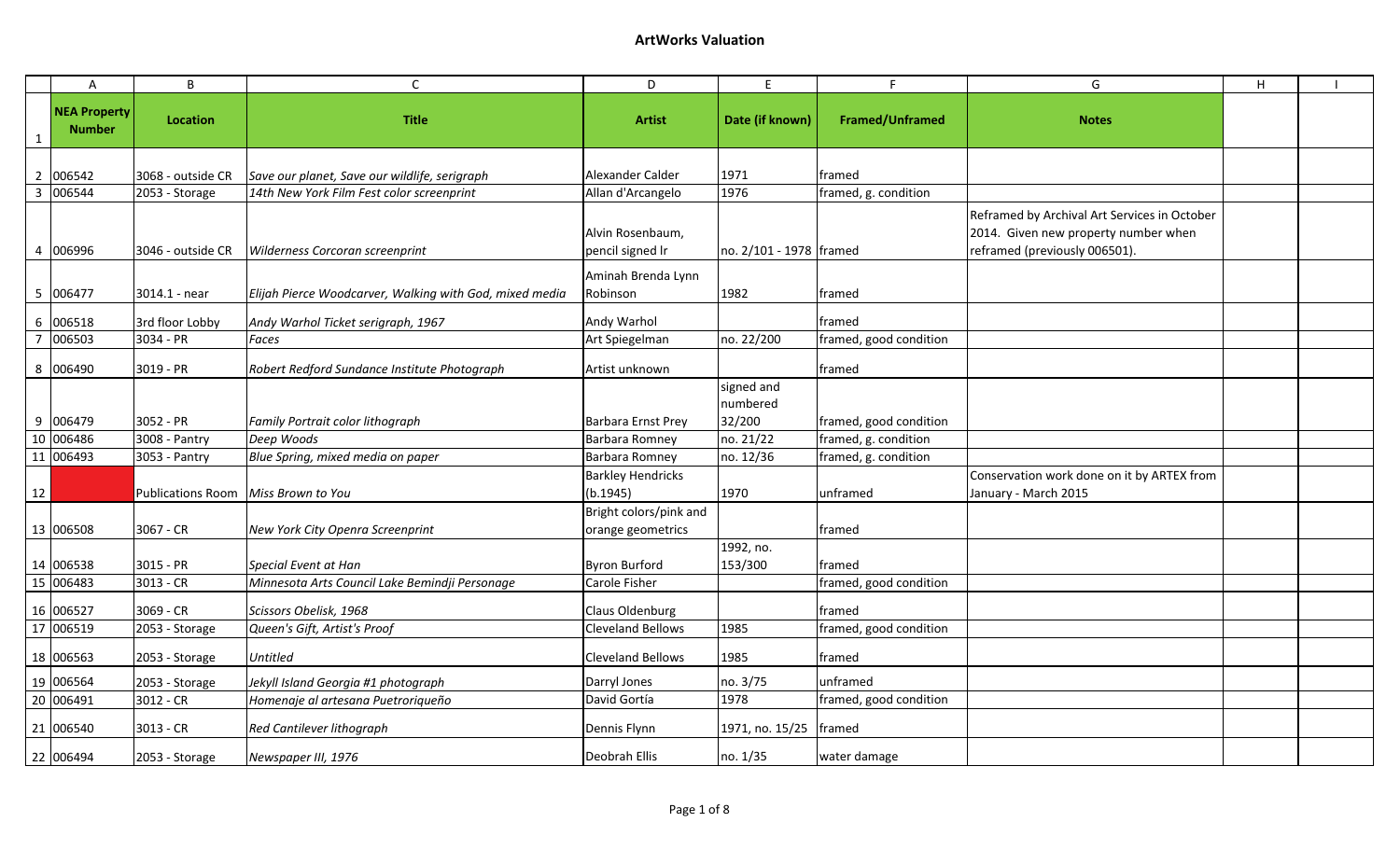| $\mathsf{A}$                         | B                 | $\mathsf{C}$                                      | D                                   | E                             |                         | G                    | $\mathsf H$ |  |
|--------------------------------------|-------------------|---------------------------------------------------|-------------------------------------|-------------------------------|-------------------------|----------------------|-------------|--|
| <b>NEA Property</b><br><b>Number</b> | Location          | <b>Title</b>                                      | <b>Artist</b>                       | Date (if known)               | <b>Framed/Unframed</b>  | <b>Notes</b>         |             |  |
| 23 006485                            | 2053 - Storage    | House Scape                                       | Di Stovall                          | no. 21/50                     | framed, g. condition    |                      |             |  |
| 24 006487                            | 2078 - Pantry     | Napa Vine                                         | Di Stovall                          | no. 11/40                     | framed, g. condition    |                      |             |  |
| 25 006507                            | 2053 - Storage    | The Lincoln Project painting litograph            | Don Pollack, 2011                   | signed and<br>dated           | framed, good condition  |                      |             |  |
| 26 006514                            | 2053 - Storage    | Three Faces of Elvis serigraph                    | <b>Donald Paterson</b>              | no. 25/250                    | framed                  | Needs to be reframed |             |  |
| 27 006506                            | 2053 - Storage    | The Old Mill                                      | Doplin, illegibly signed            | signed                        | framed, good condition  |                      |             |  |
| 28 006481                            | 2053 - Storage    | Trinity Square Repertory Co.                      | Edward Gy,                          | 1975, no. 20/100 corner       | water damage lower left |                      |             |  |
| 29 006526                            | 3064 - outside CR | <b>Not Mines</b>                                  | Edwin Joseph Jones                  | no. 12/30                     | framed                  |                      |             |  |
| 30 006505                            | 2053 - Storage    | Horse                                             | Erdenebayer Monkhor                 | signed                        | framed, good condition  |                      |             |  |
| 31 006516                            | 3064 - outside CR | JFK Center for Performing Arts, 5th Anniversary   | Gene Davis                          |                               | framed, g. condition    |                      |             |  |
| 32 006484                            | 3012 - CR         | Where Music is Visible, watercolor                | Harriet Marshall Goode 1992         |                               | framed                  |                      |             |  |
| 33 006513                            | 2053 - Storage    | Rooster                                           | <b>Hykes</b>                        | 1971, no. 88/200 broken frame |                         |                      |             |  |
| 34 006554                            | 2075 - HR         | The Fine Arts Museum of San Francisco, photograph | llegibly incised, Robert            |                               | framed                  |                      |             |  |
| 35 006489                            | 2065 - PR         | Girls at Beach, gouache                           | illegibly initialed lower<br>right  | 1982                          | framed, good condition  |                      |             |  |
| 36 006515                            | 3064 - outside CR | Untitled large abstract                           | illegibly initialed lower<br>right  | no. 91/150                    | framed                  |                      |             |  |
| 37 006557                            | 2053 - Storage    | Evil Eye, oil on board                            | illegibly signed in<br>Arabic       | signed on<br>reverse          | framed                  |                      |             |  |
| 38 006517                            | $3056 - CR$       | <b>Earth Space</b>                                | illegibly signed lower<br>right     | no. 5/30                      | framed                  |                      |             |  |
| 39 006498                            | 2058.1            | Red Tricycle color silkscreen                     | illegibly signed lower<br>right     | 1971, no. 49/50               | framed, good condition  |                      |             |  |
| 40 006528                            | 2053 - Storage    | America the Beautiful color woodcut               | illegibly signed lower<br>right     | 2009                          | framed                  |                      |             |  |
| 41 006504                            | 3051 - PR         | Art in Architecture Silver Anniversary 1962-1987  | Isaac Witkin (1936-<br>2006) signed |                               | framed, g. condition    |                      |             |  |
| 42 006500                            | 3012 - CR         | <b>Sherlock Holmes poster</b>                     | James Davis                         | no. 22/50                     | framed                  |                      |             |  |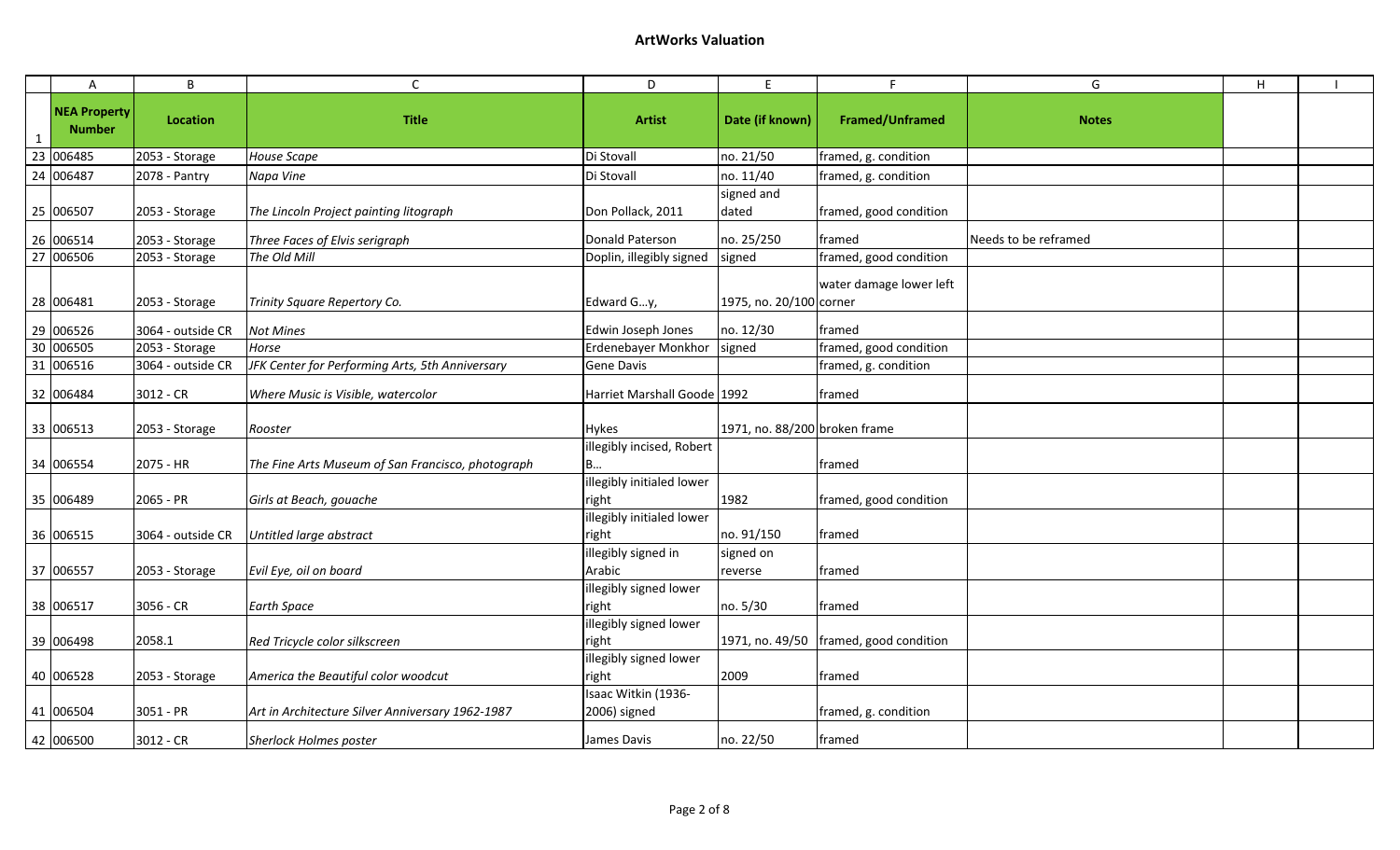### **ArtWorks Valuation**

|   | Α                                    | B                 | C                                                                                          | D                                             | E                      | F.                                   | G                   | H |  |
|---|--------------------------------------|-------------------|--------------------------------------------------------------------------------------------|-----------------------------------------------|------------------------|--------------------------------------|---------------------|---|--|
| 1 | <b>NEA Property</b><br><b>Number</b> | Location          | <b>Title</b>                                                                               | <b>Artist</b>                                 | Date (if known)        | <b>Framed/Unframed</b>               | <b>Notes</b>        |   |  |
|   | 43 006482                            | 2053 - Storage    | The Pace Gallery Jean Dubuffet Simulacres color lithograph                                 | Jean Dubuffet                                 | Nov. 1969              | unframed, tears to edges<br>of paper |                     |   |  |
|   | 44 006521                            | 3068 - outside CR | The Pace Gallery Jean Dubuffet Simulacres color lithograph                                 | Jean Dubuffet                                 | Nov. 1969              | framed, g. condition                 |                     |   |  |
|   | 45 006496                            | 2064 - PR         | <b>Untitled</b>                                                                            | Joan Root                                     | 1974, no. 12/18 framed |                                      |                     |   |  |
|   | 46 006492                            | 3033 - PR         | <b>Untitled Screenprint</b>                                                                | Jody Trivison, Susan<br>Todys                 | no. 76/150             | framed                               |                     |   |  |
|   | 47 006576                            | 2053 - Storage    | <b>Untitled</b>                                                                            | Kenneth Dixon                                 | 1975, no. 6/35         | unframed                             |                     |   |  |
|   | 48 006495                            | 3067 - CR         | Convention color screenprint                                                               | Krystyna Marek                                | no. 23/50              | signed and numbered                  |                     |   |  |
|   | 49 006561                            | 2053 - Storage    | I fled three fields of Daffodils                                                           | Chassy                                        | 1968, no. 14/25        | g, unframed                          |                     |   |  |
|   | 50 006562                            | 2053 - Storage    | I fled three fields of Daffodils                                                           | Chassy                                        | 1975, no. 1/1          | g. unframed                          |                     |   |  |
|   | 51 006547                            | 3004 - CR         | Gershwin by Larry Rivera Pace Gallery                                                      | Larry Rivera 1968                             |                        | framed                               |                     |   |  |
|   | 52 006522                            | 3067 - CR         | A Painting Show PS 1 by Lee Krasner                                                        | Lee Krasner, pencil<br>singed and numbered    | 1977, 1/58             | framed                               |                     |   |  |
|   | 53 006558                            | 2053 - Storage    | Rivers, Edens and Empires, Lewis and Clark portfolio of<br>reproduction maps and documents | Library of Congress<br>commerative exhibition |                        | boxed, good condition                |                     |   |  |
|   | 54 006536                            | 2053 - Storage    | A Sense of Amity                                                                           | Lou Stovall                                   | 1976, no. 2/110        | g., framed                           |                     |   |  |
|   | 55 006488                            | 2053 - Storage    | A Standing of Wheat Fields                                                                 | Lou Stovall                                   | no. 44/65              | framed                               |                     |   |  |
|   | 56 006529                            | 2075 - HR         | Amidst Loves Greening Hand                                                                 | Lou Stovall                                   | no. 7/7                | framed                               |                     |   |  |
|   | 57 006532                            | 3068 - CR         | And Winters bear the Promise                                                               | Lou Stovall                                   | no. 7/7                | framed                               |                     |   |  |
|   | 58 006530                            | 2056 - Outside CR | An Exanthema of Clouds                                                                     | Lou Stovall                                   | no. 12/12              | framed                               |                     |   |  |
|   | 59 006535                            | 3068 - CR         | Seeing now the Coming Yield                                                                | Lou Stovall                                   | no. 9/10               | framed                               |                     |   |  |
|   | 60 006534                            | 3068 - CR         | And knowing of this believing                                                              | Lou Stovall                                   | no. 9/10               | framed                               |                     |   |  |
|   | 61 006548                            | 2053 - Storage    | <b>Untitled</b>                                                                            | Lou Stovall                                   | no. 5/20               | framed                               | <b>Broken Glass</b> |   |  |
|   | 62 006549                            | 2053 - Storage    | <b>Untitled</b>                                                                            | Lou Stovall                                   | no. 7/10               | framed                               | <b>Broken Glass</b> |   |  |
|   | 63 006510                            | 2056 - Outside CR | The Kindness of Living                                                                     | Lou Stovall                                   | 1974,                  | framed                               |                     |   |  |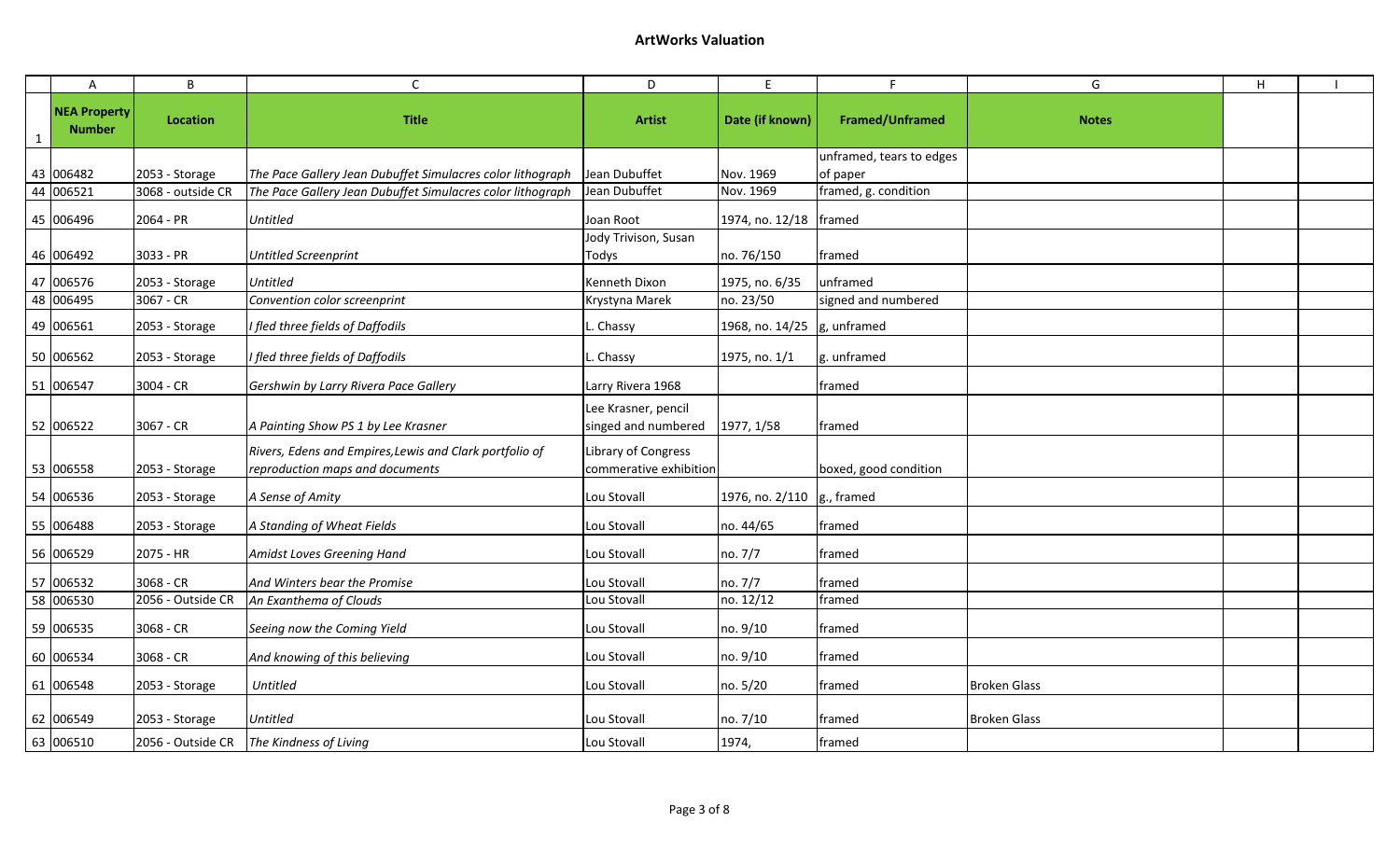| $\mathsf{A}$                         | B                 | $\mathsf{C}$                                                                | D                                                | E.                      | F                        | G            | H |  |
|--------------------------------------|-------------------|-----------------------------------------------------------------------------|--------------------------------------------------|-------------------------|--------------------------|--------------|---|--|
| <b>NEA Property</b><br><b>Number</b> | Location          | <b>Title</b>                                                                | <b>Artist</b>                                    | Date (if known)         | Framed/Unframed          | <b>Notes</b> |   |  |
| 64 006511                            | 2075 - HR         | And Summers Spirit Holds Loves Stay                                         | Lou Stovall                                      | 1974,                   | framed                   |              |   |  |
| 65 006543                            | 3056 - CR         | Be                                                                          | Lou Stovall                                      | 1973,                   | framed                   |              |   |  |
| 66 006512                            | 3068 - CR         | <b>Bounty Thus Falling</b>                                                  | Lou Stovall                                      | 1974,                   | framed                   |              |   |  |
| 67 006550                            | 3057 - CR         | Passing                                                                     | Lou Stovall                                      | no. 11/40               | broken frame             |              |   |  |
| 68 006537                            | 2056 - Outside CR | <b>Break from Heavens Great Being</b>                                       | Lou Stovall                                      | 1974,                   | framed                   |              |   |  |
| 69 006497                            | 3017 - PR         | American Music Festival, NYC Ballet photograph                              | Martha Swope                                     | 1988                    | g., framed               |              |   |  |
| 70 006525                            | 3068 - outside CR | Mondrian Pace Gallery NY Poster                                             | Mondrian                                         |                         | framed, g. condition     |              |   |  |
| 71 006555                            | 2058.4            | Untitled and unsigned geometric                                             | Notes on the back are<br>from Alex Wilhite, 1994 |                         | framed                   |              |   |  |
| 72 006523                            | 2053 - Storage    | Horses                                                                      | Randy Autra                                      | 1984, no. 11/50         | framed                   |              |   |  |
| 73 006539                            | 3069 - CR         | <b>Sun Dog 1976</b>                                                         | Rockne Krebs                                     | no. 1/200               | framed                   |              |   |  |
| 74 006556                            | 3002 - pantry     | Frida Kahlo three color silkscreen                                          | <b>Rupert Garcia</b>                             | 1978                    | framed                   |              |   |  |
| 75 006541                            | $3004 - CR$       | St. Louis Symphony Orchestra lithograph                                     | Saul Steinberg                                   | 1973                    | framed                   |              |   |  |
| 76 006533                            | 2053 - Storage    | Joseph's Coat                                                               | Selma Hurwitz, signed                            | Oct. 1973, no.<br>12/79 | framed                   |              |   |  |
| 77 006478                            | 2053 - Storage    | <b>Double Happiness</b>                                                     | signed illegibly                                 | no. 41/42               | framed, good condition   |              |   |  |
| 78 006531                            | 3017 - PR         | The Raymond Johnson Dance Company, Alvin Loving poster                      | signed, Al Loving                                | no. 58/200              | g. condition             |              |   |  |
| 79 006546                            | 2053 - Storage    | Avery Fisher Hall poster                                                    | Sol Lewitt                                       |                         | poor condition           |              |   |  |
| 80 006545                            | 2053 - Storage    | Lincoln Center for the Arts                                                 | <b>Todd Mackie</b>                               |                         | framed                   |              |   |  |
| 81 006476                            | 3066 - CR         | Set of eight color screenprint depicting teepees with various<br>decoration | unsigned                                         |                         | framed, good condition   |              |   |  |
| 82 006502                            | 2078 - Pantry     | Give Peace a Chance color screenprint                                       | W Himare                                         | no. 12/70               | framed                   |              |   |  |
| 83 006560                            | 2053 - Storage    | Axelrod 75                                                                  |                                                  | 1976                    | unframed, good condition |              |   |  |
| 84 006524                            | 2062 - PR         | Citiworks                                                                   |                                                  | 1993, no. 8/40          | framed, good condition   |              |   |  |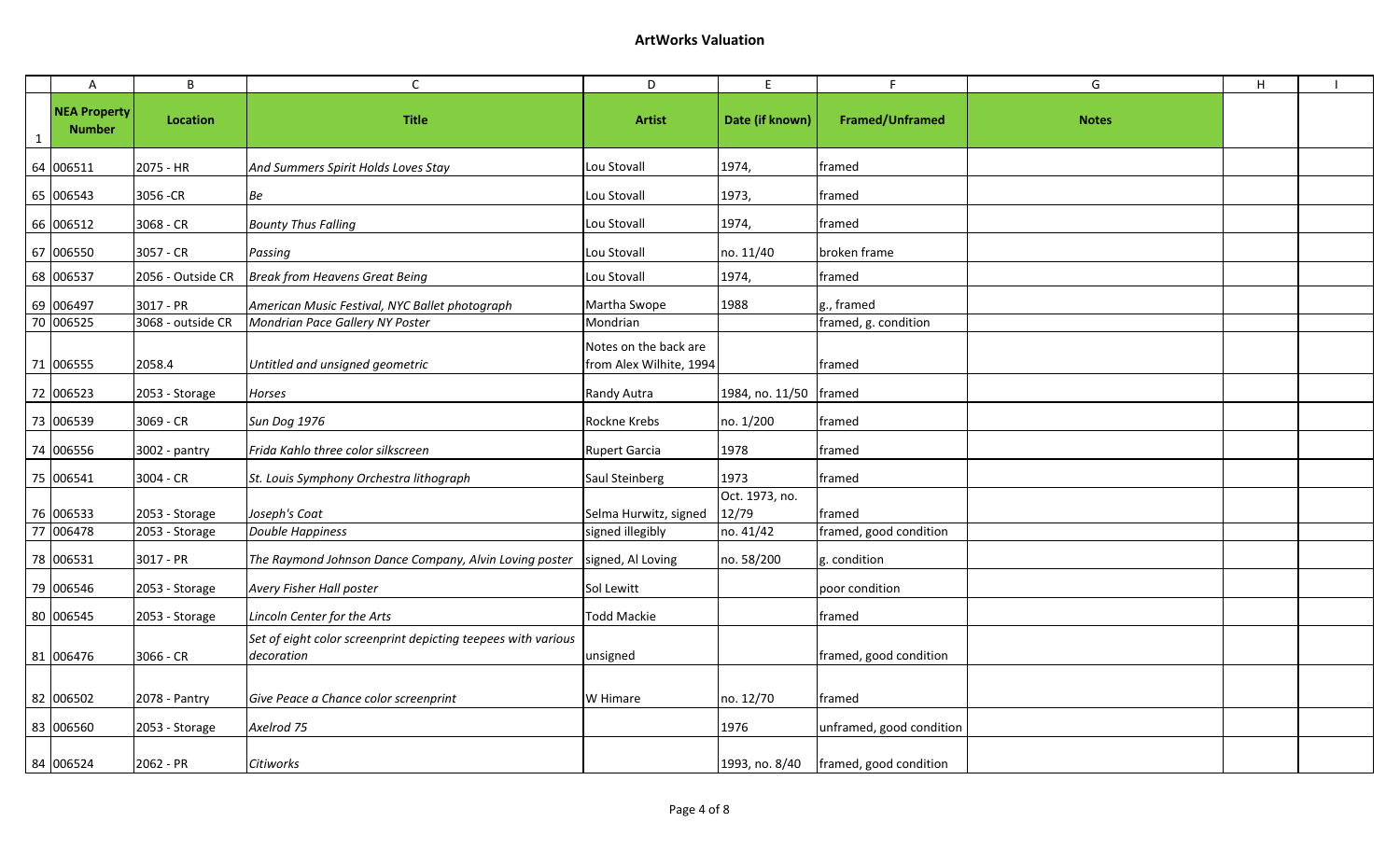|                 | $\overline{A}$                       | B                                   | $\mathsf{C}$                                                                                                             | D                     | E               |                                                                                     | G                                                                     | H |  |
|-----------------|--------------------------------------|-------------------------------------|--------------------------------------------------------------------------------------------------------------------------|-----------------------|-----------------|-------------------------------------------------------------------------------------|-----------------------------------------------------------------------|---|--|
|                 | <b>NEA Property</b><br><b>Number</b> | Location                            | <b>Title</b>                                                                                                             | <b>Artist</b>         | Date (if known) | <b>Framed/Unframed</b>                                                              | <b>Notes</b>                                                          |   |  |
|                 | 85 006509                            | 3004 - CR                           | St. Louis Symphony Orchestra screenprint 1968                                                                            |                       |                 | framed                                                                              |                                                                       |   |  |
|                 | 86 006520                            | 3002 - pantry                       | Herman Miller Summer Picnic, 1972                                                                                        |                       |                 | framed                                                                              |                                                                       |   |  |
|                 | 87 006551                            | 2053 - Storage                      | In Chicago portfolio of 12 photogrphs published by the Art<br>Institute of Chicago, 1983 (see below as indivdual pieces) |                       | no. 44/75       | all excellent condition,<br>missing John Szarkowski,<br><b>Garrick Theatre 1955</b> | One of the photographs is missing. Only<br>have 11 of 12 from the set |   |  |
| 88              |                                      | 2053 - Storage                      | Walker Warehouse 1953, silver gelatin print                                                                              | <b>Aaron Siskind</b>  |                 | boxed, good condition                                                               |                                                                       |   |  |
| 89              |                                      | 2053 - Storage                      | Dry Cleaners, ca. 1946, silver gelatin print                                                                             | <b>Arthur Stiegel</b> |                 | boxed, good condition                                                               |                                                                       |   |  |
| $\frac{90}{91}$ |                                      | 2053 - Storage                      | Chicago Loop Series 1978, silver gelatin print                                                                           | <b>Barbara Crane</b>  |                 | boxed, good condition                                                               |                                                                       |   |  |
|                 |                                      | 2053 - Storage                      | Chicago 1979, silver gelatin print                                                                                       | <b>Bob Thall</b>      |                 | boxed, good condition                                                               |                                                                       |   |  |
| $\frac{1}{92}$  |                                      | 2053 - Storage                      | Railroad Yards South Chicago, 1966, silver gelatin print                                                                 | <b>David Plowden</b>  |                 | boxed, good condition                                                               |                                                                       |   |  |
| 93              |                                      | 2053 - Storage                      | Subway Platform 1969, silver gelatin print                                                                               | <b>Harold Allen</b>   |                 | boxed, good condition                                                               |                                                                       |   |  |
| 94              |                                      | 2053 - Storage                      | State Street Chicago 1959, silver gelatin print                                                                          | <b>Harry Callahan</b> | signed          | boxed, good condition                                                               |                                                                       |   |  |
| 95              |                                      | 2053 - Storage                      | Roundhouse Chicago 1935, silver gelatin print                                                                            | Nathan Lerner         |                 | boxed, good condition                                                               |                                                                       |   |  |
| 96              |                                      | 2053 - Storage                      | 1974, gelatin silver print                                                                                               | Luis Medina           |                 | boxed, good condition                                                               |                                                                       |   |  |
| 97              |                                      | 2053 - Storage                      | Carson, Pirie, Scott and Co., ca. 1955, silver gelatin print                                                             | <b>Richard Nickel</b> |                 | boxed, good condition                                                               |                                                                       |   |  |
| 98              |                                      | 2053 - Storage                      | Chicago 1962, silver gelatin print                                                                                       | Yasuhiro Ishimoto     | signed          | boxed, good condition                                                               |                                                                       |   |  |
|                 | 99 006954                            | <b>Outside Chairman's</b><br>Office | Roger Stevens, Chairman 1965-69                                                                                          |                       |                 | framed with name plate                                                              | Framed by Archival Art Services, Inc.                                 |   |  |
|                 | 100 006953                           | <b>Outside Chairman's</b><br>Office | Nancy Hanks, Chairwoman 1969-77                                                                                          |                       |                 | framed with name plate                                                              | Framed by Archival Art Services, Inc.                                 |   |  |
|                 |                                      | <b>Outside Chairman's</b>           |                                                                                                                          |                       |                 |                                                                                     |                                                                       |   |  |
|                 | 101 006952                           | Office                              | Livingston Biddle, Chairman 1977-81                                                                                      |                       |                 | framed with name plate                                                              | Framed by Archival Art Services, Inc.                                 |   |  |
|                 | 102 006951                           | <b>Outside Chairman's</b><br>Office | Frank Hodsoll, Chairman 1981-89                                                                                          |                       |                 | framed with name plate                                                              | Framed by Archival Art Services, Inc.                                 |   |  |
|                 | 103 006950                           | Outside Chairman's<br>Office        | John Frohnmayer, Chairman 1989-92                                                                                        |                       |                 | framed with name plate                                                              | Framed by Archival Art Services, Inc.                                 |   |  |
|                 | 104 006949                           | <b>Outside Chairman's</b><br>Office | Jane Alexander, Chairwoman 1993-97                                                                                       |                       |                 | framed with name plate                                                              | Framed by Archival Art Services, Inc.                                 |   |  |
|                 | 105 006948                           | <b>Outside Chairman's</b><br>Office | Bill Ivey, Chairman 1997-2001                                                                                            |                       |                 | framed with name plate                                                              | Framed by Archival Art Services, Inc.                                 |   |  |
|                 | 106 006947                           | <b>Outside Chairman's</b><br>Office | Michael Hammond, Chairman 2002                                                                                           |                       |                 | framed with name plate                                                              | Framed by Archival Art Services, Inc.                                 |   |  |
|                 | 107 006946                           | <b>Outside Chairman's</b><br>Office | Dana Gioia, Chairman, 2003-2009                                                                                          |                       |                 |                                                                                     | framed with name plate   Framed by Archival Art Services, Inc.        |   |  |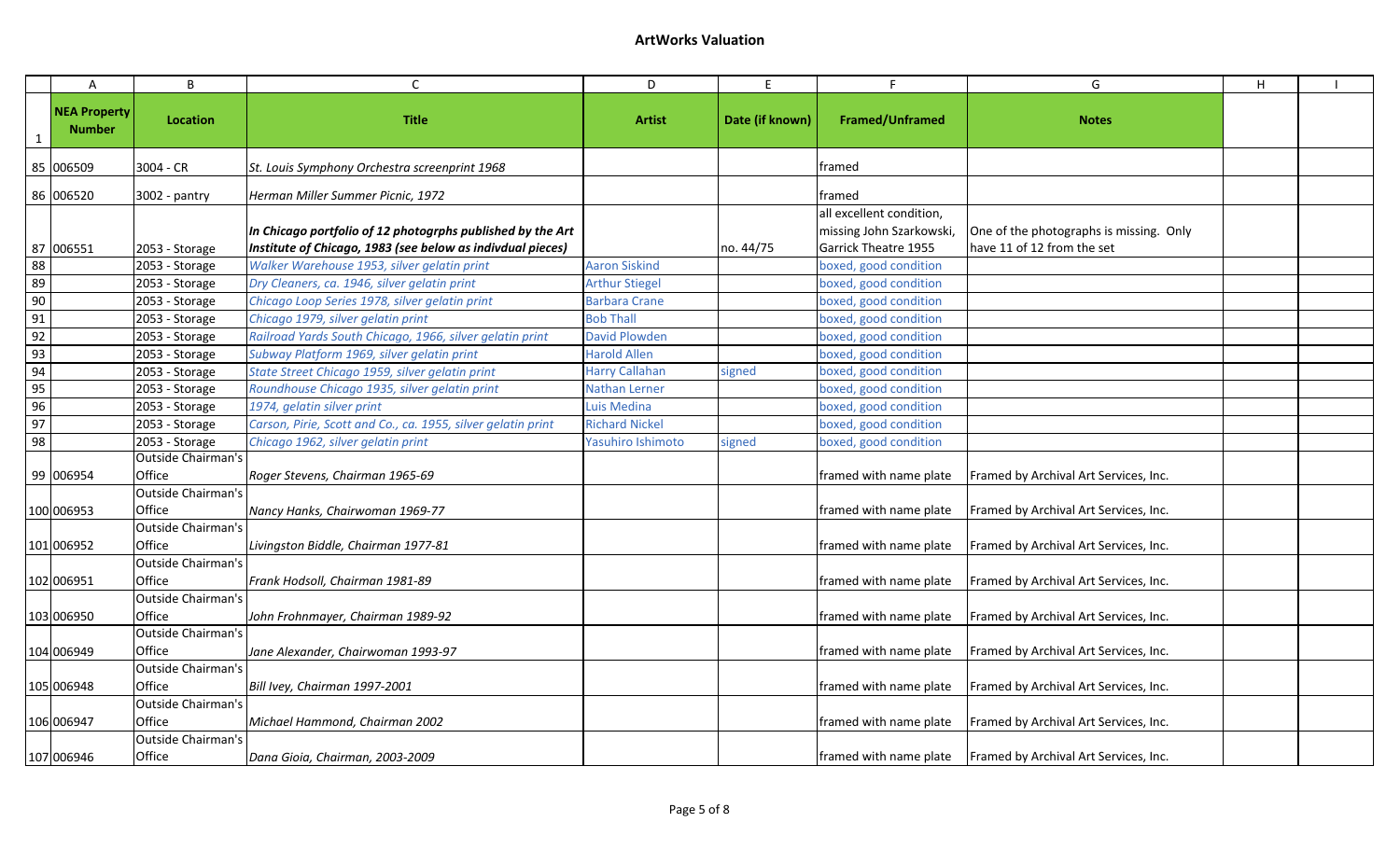|              | Α                                    | B                                                 | $\mathsf C$                                                                                                                              | D                                        | E                      | F.                      | G                                                             | H |  |
|--------------|--------------------------------------|---------------------------------------------------|------------------------------------------------------------------------------------------------------------------------------------------|------------------------------------------|------------------------|-------------------------|---------------------------------------------------------------|---|--|
| $\mathbf{1}$ | <b>NEA Property</b><br><b>Number</b> | Location                                          | <b>Title</b>                                                                                                                             | <b>Artist</b>                            | Date (if known)        | <b>Framed/Unframed</b>  | <b>Notes</b>                                                  |   |  |
|              |                                      | Outside Chairman's                                |                                                                                                                                          |                                          |                        |                         |                                                               |   |  |
|              | 108 006945                           | Office                                            | Rocco Landesman, Chairman 2009-2012                                                                                                      |                                          |                        | framed with name plate  | Framed by Archival Art Services, Inc.                         |   |  |
|              |                                      | Outside Chairman's                                |                                                                                                                                          |                                          |                        |                         |                                                               |   |  |
|              | 109 006944                           | Office                                            | Jane Chu, Chairwoman 2014 -                                                                                                              |                                          |                        | framed with name plate  | Framed by Archival Art Services, Inc.                         |   |  |
|              | 110 006897                           | 2063 - PR                                         | Old Post Office Building Interior Atrium                                                                                                 | Sandell                                  | 1973                   | framed                  |                                                               |   |  |
|              |                                      |                                                   |                                                                                                                                          | illegible signature,                     |                        |                         |                                                               |   |  |
|              | 111 006566                           | 2053 - Storage                                    | American Promise                                                                                                                         | printers proof                           | 1975                   | framed                  |                                                               |   |  |
|              |                                      |                                                   |                                                                                                                                          | 9 Artists we have:<br>Saunders, Francis, |                        |                         |                                                               |   |  |
|              |                                      |                                                   | Games of the XXIII Olympiad Los Angeles 1984 (should be                                                                                  | Baldessari, Winogrand,                   |                        |                         |                                                               |   |  |
|              | 006565                               | 2053 - Storage                                    | 15 posters for a complete set - we have 9)                                                                                               | Bontlett, Benglis,                       |                        |                         |                                                               |   |  |
|              |                                      |                                                   |                                                                                                                                          | Bengston, Borofsky,                      |                        |                         |                                                               |   |  |
| 112          |                                      |                                                   |                                                                                                                                          | Greiman/Odgers                           | 1982                   | Boxed - unframed        |                                                               |   |  |
| 113          |                                      | 2053 - Storage                                    | <b>April Greiman/Jayme Odgers</b>                                                                                                        |                                          | 1982                   | <b>Boxed - unframed</b> |                                                               |   |  |
| 114          |                                      | 2053 - Storage                                    | Jonathan Borofsky                                                                                                                        |                                          | 1982                   | <b>Boxed - unframed</b> |                                                               |   |  |
| 115          |                                      | 2053 - Storage                                    | Jennifer Bartlett                                                                                                                        |                                          | 1982                   | <b>Boxed - unframed</b> |                                                               |   |  |
| 116          |                                      | 2053 - Storage                                    | Lynda Benglis                                                                                                                            |                                          | 1982                   | <b>Boxed - unframed</b> |                                                               |   |  |
| 117          |                                      | 2053 - Storage                                    | <b>Garry Winograd</b>                                                                                                                    |                                          | 1982                   | <b>Boxed - unframed</b> |                                                               |   |  |
| 118          |                                      | 2053 - Storage                                    | John Baldessari                                                                                                                          |                                          | 1982                   | <b>Boxed - unframed</b> |                                                               |   |  |
| 119          |                                      | 2053 - Storage                                    | <b>Raymond Saunders</b>                                                                                                                  |                                          | 1982                   | <b>Boxed - unframed</b> |                                                               |   |  |
| 120          |                                      | 2053 - Storage                                    | <b>Sam Francis</b>                                                                                                                       |                                          | 1982                   | <b>Boxed - unframed</b> |                                                               |   |  |
| 121          |                                      | 2053 - Storage                                    | <b>Billy Al Bengston</b>                                                                                                                 |                                          | 1982                   | <b>Boxed - unframed</b> |                                                               |   |  |
|              | 122 006586                           | 2053 - Storage                                    | Oversized Old Post Office b&w photograph copy mounted<br>on board                                                                        |                                          |                        | unframed                |                                                               |   |  |
|              | 123 006587                           | 3067 - outside CR                                 | Large NEA Arts Poster                                                                                                                    | J Sheridan, Hatch                        | 1998 #133-2            | framed                  |                                                               |   |  |
|              | 124 006588                           | 3060 - IG Office                                  | Large B&W photographic copy of the Old Post Office<br>Pavillion Poster from GSA - Nancy Hanks Center 1892-1899<br>Willoughby J. Edbrooke |                                          |                        | Framed                  | Framed by Kelly's Art and Frame in October<br>2014 (\$378.05) |   |  |
|              | 125 006567                           | Near 2049 -<br><b>General Counsel's</b><br>Office | Redskin, AP (artist proof), 12/29                                                                                                        | James Twitty (1916-<br>1994)             | 1973                   | framed                  |                                                               |   |  |
|              | 126 006568                           | 3014.1 - near                                     | Music from Angel Fire Poster                                                                                                             | <b>Barbara Zaring</b>                    | multiple<br>signatures | framed                  |                                                               |   |  |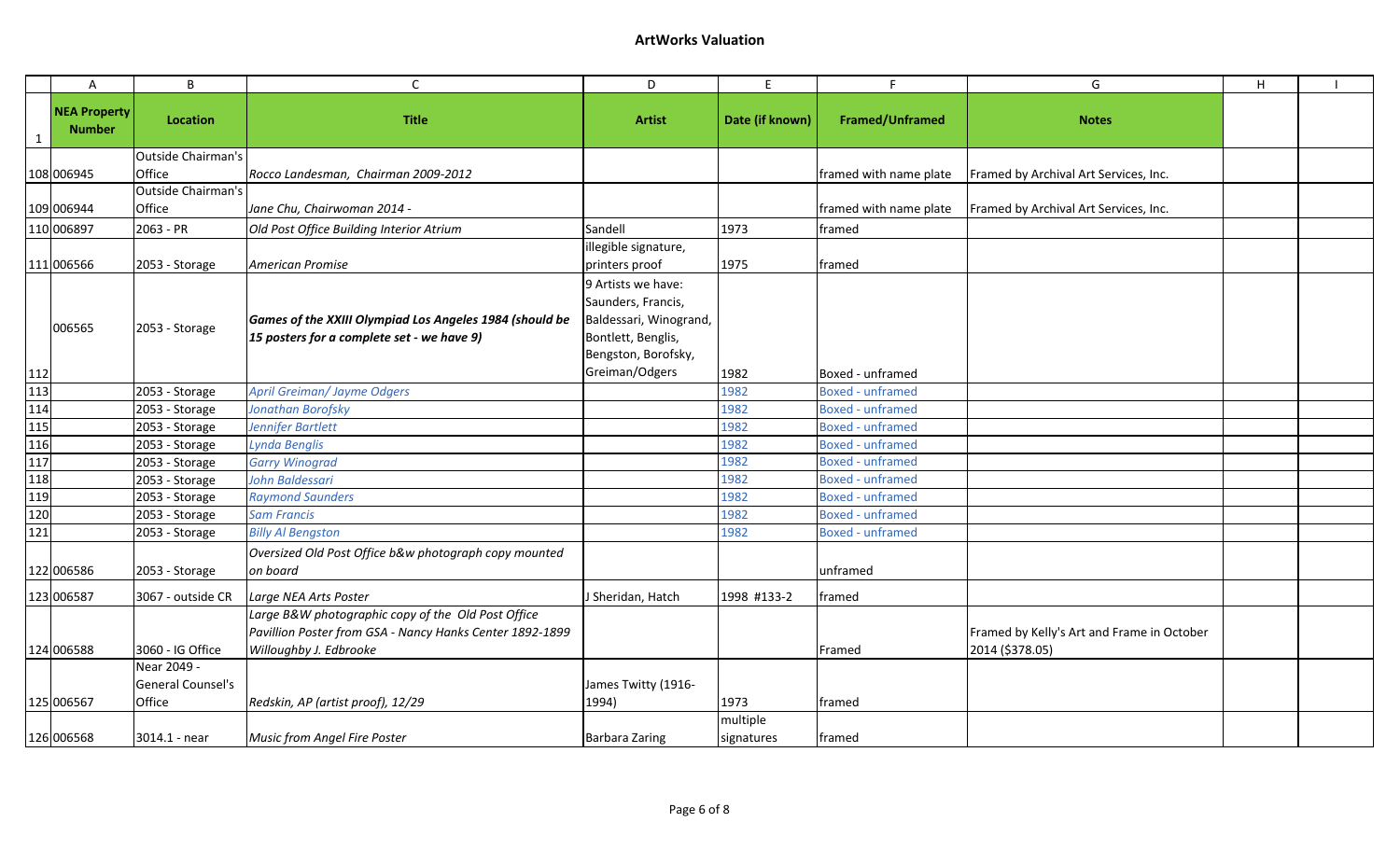| $\overline{A}$                       | B                                 | $\mathsf{C}$                                                                                   | D                                                                                       | E.              | F                      | G                                                                                                                               | H |  |
|--------------------------------------|-----------------------------------|------------------------------------------------------------------------------------------------|-----------------------------------------------------------------------------------------|-----------------|------------------------|---------------------------------------------------------------------------------------------------------------------------------|---|--|
| <b>NEA Property</b><br><b>Number</b> | Location                          | <b>Title</b>                                                                                   | <b>Artist</b>                                                                           | Date (if known) | <b>Framed/Unframed</b> | <b>Notes</b>                                                                                                                    |   |  |
| 127 006569                           | 2053 - Storage                    | Cobb Island Lifesaving Station, Eastern Shore, Virginia                                        | Thelma Peterson                                                                         | 1987            | framed                 |                                                                                                                                 |   |  |
| 128 006570                           | 3011.6 - Near                     | The New Yorker - 9th Ave, 10th Ave, Hudson River, Pacific<br>Ocean - Poster                    | Steinberg                                                                               | 1976            | framed                 |                                                                                                                                 |   |  |
| 129 006571                           | 3021 - PR                         | NEA Jazz Masters Awards Ceremony & Concert - 30th<br>Anniversary poster                        | mutliple signatures                                                                     |                 | framed                 |                                                                                                                                 |   |  |
| 130 006572                           | 2053 - Storage                    | Einstein on the Beach - An Opera in Four Acts Program                                          | Philip Glass, Robert<br>Wilson, Lucinda Childs                                          | 2012            | framed                 |                                                                                                                                 |   |  |
| 131 006573                           | 2053 - Storage                    | <b>Elvis Presley Poster</b>                                                                    |                                                                                         |                 | framed                 |                                                                                                                                 |   |  |
| 132 006574                           | 2053 - Storage                    | Triangle, no. 9/47                                                                             | illegible signature                                                                     |                 | framed                 |                                                                                                                                 |   |  |
| 133 006575                           | 3044 - outside CR                 | Santos Permanent Collection: Friends of Puerto Rico 381<br>West Broadway, Soho, New York 10012 | illegible signature                                                                     |                 | unframed               | Framed by Kelly's Art and Frame in June 2015                                                                                    |   |  |
| 134 007066                           | in area outside of<br>office 3060 | Large Nut and Bolt lithograph                                                                  | Paul M. Levy                                                                            | 1971            | unframed               | Framed by Kelly's Art and Frame in June 2015<br>Given new property number when reframed<br>previously 006579)                   |   |  |
| 135 006589                           | 2053 - Storage                    | Workday Proof, no. 2/10                                                                        | Daniel, illegible                                                                       |                 | unframed               |                                                                                                                                 |   |  |
| 136 006583                           | 2053 - Storage                    | Playing Cards, color lithograph                                                                | Elijah Shaw                                                                             |                 | unframed               |                                                                                                                                 |   |  |
| 137 006577                           | 2053 - Storage                    | B&W phtographic copy mounted on foam board of Paul<br>McCartney, DJ and Scotty Moore           |                                                                                         |                 | unframed               |                                                                                                                                 |   |  |
| 138 006578                           | 2053 - Storage                    | Pablo Mon Amour! Por Chico Caruso Text by Millor<br>Fernandes                                  | Group of 7 prints, 5 of<br>Picasso's 'Mujeres' and<br>one in bath, other with<br>Hitler |                 | unframed               |                                                                                                                                 |   |  |
| 139 006997                           | 2053 - Storage                    | MAC - blue geometric print, no. 6/35                                                           | illegible signature                                                                     |                 | Framed                 | Framed by Archival Art Services, Inc. in<br>October 2014. Given New property number<br>when reframed (previously 006581)        |   |  |
| 140 006991                           | 2061                              | Dancers with metallic border                                                                   | illegible signature                                                                     |                 | framed                 | Framed by Kelly's Art and Frame in October<br>2014 (\$288.00). Given a new property<br>number after framing (original # 006582) |   |  |
| 141 006584                           | 2053 - Storage                    | Red Tree, with cityscape in background, no 17/30                                               | illegible signature                                                                     |                 | unframed               |                                                                                                                                 |   |  |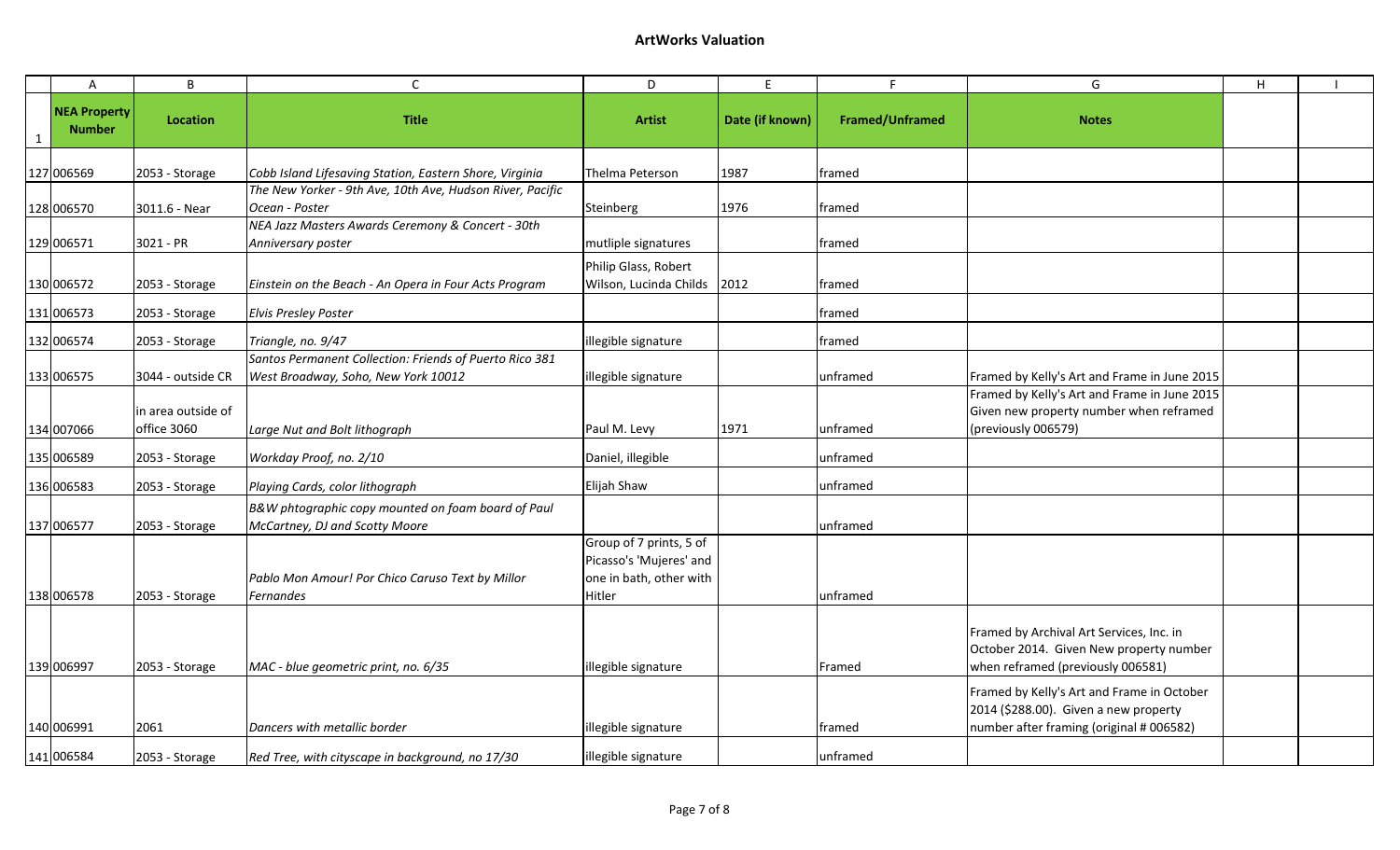### **ArtWorks Valuation**

|     | A                                    | B                                               | C                                                                          | D                   | E               | F.                     | G                                                                                                                                                  | $\mathsf H$ |  |
|-----|--------------------------------------|-------------------------------------------------|----------------------------------------------------------------------------|---------------------|-----------------|------------------------|----------------------------------------------------------------------------------------------------------------------------------------------------|-------------|--|
|     | <b>NEA Property</b><br><b>Number</b> | <b>Location</b>                                 | <b>Title</b>                                                               | <b>Artist</b>       | Date (if known) | <b>Framed/Unframed</b> | <b>Notes</b>                                                                                                                                       |             |  |
|     | 142 006585                           | 2053 - Storage                                  | Three figures in black and silver, 11/100                                  | illegible signature |                 | unframed               |                                                                                                                                                    |             |  |
|     | 143 007061                           | 2053 - Storage                                  | Bicentennial 1976 Flag poster                                              | Axelrod             | 1976            | unframed               |                                                                                                                                                    |             |  |
|     |                                      | 144 Received between July 2014 and May 2015     |                                                                            |                     |                 |                        |                                                                                                                                                    |             |  |
|     | 145 006966                           | 3060 - IG Office                                | Men & Townscape, linocut                                                   | Morris Nathanson    | 2013            | framed                 | Linocut. Given to Jane Chu. See ASO-8 form<br>for additional information.                                                                          |             |  |
|     | 146 007057                           | Chairman's Office<br>Area                       | California Legislature Assembly Certificate of Recognition<br>for Jane Chu |                     | singed 2015     | framed                 | Value provided by Chairman's Office. Given<br>to Jane Chu on visit to the 46th Assembly<br>District. See ASO-8 form for additional<br>information. |             |  |
|     |                                      | 147 Received since last assessment in June 2015 |                                                                            |                     |                 |                        |                                                                                                                                                    |             |  |
|     | 148 007069                           | 3060 - IG Office                                | Official photograph of Barack Obama                                        |                     |                 | framed                 |                                                                                                                                                    |             |  |
| 149 |                                      |                                                 |                                                                            |                     |                 |                        |                                                                                                                                                    |             |  |
| 150 |                                      |                                                 |                                                                            |                     |                 |                        |                                                                                                                                                    |             |  |
| 151 |                                      |                                                 |                                                                            |                     |                 |                        |                                                                                                                                                    |             |  |
| 152 |                                      |                                                 |                                                                            |                     |                 |                        |                                                                                                                                                    |             |  |
| 153 |                                      |                                                 |                                                                            |                     |                 |                        |                                                                                                                                                    |             |  |
| 154 |                                      |                                                 |                                                                            |                     |                 |                        |                                                                                                                                                    |             |  |
| 155 |                                      |                                                 |                                                                            |                     |                 |                        |                                                                                                                                                    |             |  |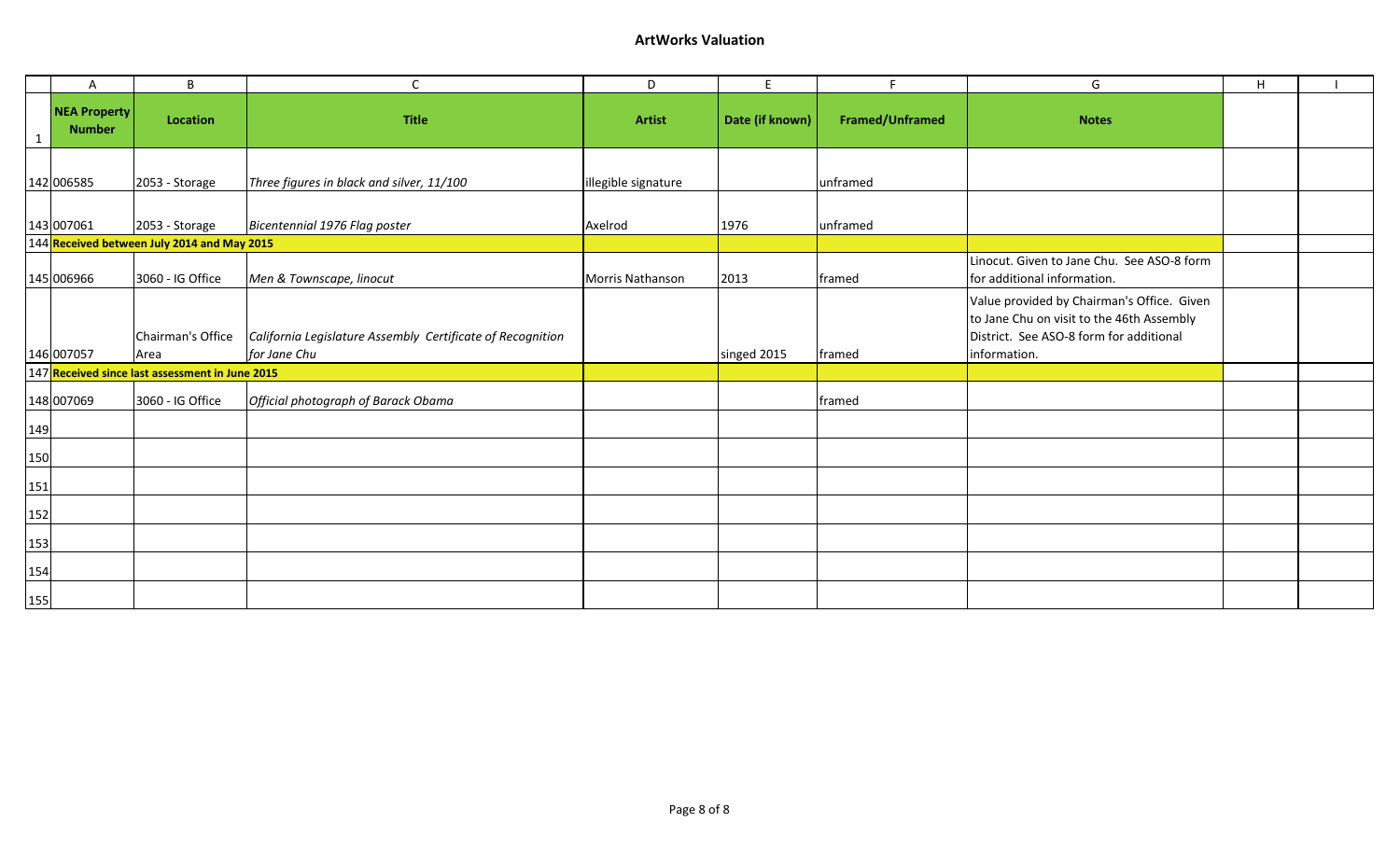# **Knoll Furniture Inventory**

Pictoral documentation of Knoll furniture and corresponding property numbers are on file in the Administrative Services Office.

 $\sim$ 

| <b>NEA Property</b><br><b>Number</b>                                                                                                   | <b>Location</b>                                                 | $#$ of<br><b>Items</b>       | <b>Object</b>                                                                                              | <b>Description</b>                                               | <b>Measurements</b>          | <b>Notes</b>                                                                                                     |
|----------------------------------------------------------------------------------------------------------------------------------------|-----------------------------------------------------------------|------------------------------|------------------------------------------------------------------------------------------------------------|------------------------------------------------------------------|------------------------------|------------------------------------------------------------------------------------------------------------------|
| 006898<br>006899<br>006900<br>006901                                                                                                   | 3rd Floor Entry                                                 | 4                            | Barcelona Chair                                                                                            | Vintage Knoll Barcelona Seast with brown leather<br>cushion      | N/A                          | Leather restored and remediated and chair frames<br>cleaned and polished in early 2014.                          |
| 006902<br>006903<br>006904<br>006905<br>006906<br>006907                                                                               | 4 (outside 3rd floor<br>Conf. Rms) and 2 near<br>the COS office | 6<br>Arm Chairs              |                                                                                                            | Vintage arm chairs in brown                                      | N/A                          | upholstery cleaning and frame polishing in early 2014                                                            |
| 006894                                                                                                                                 | Art Storage Room<br>2053                                        | $\mathbf{1}$                 | Breuer Arm Chair                                                                                           | Vintage Knoll Breuer Arm Chair - brown leather                   | N/A                          | seat reupholsterd with new padding and brown leather<br>covering in early 2014. Chair frame cleaned and polished |
| 006919<br>006920                                                                                                                       | DCPP (near Deba)                                                | $\overline{2}$               | <b>Stephens Design</b><br>Armless chairs                                                                   | Vintage Knoll armless chairs in Stephens design                  | N/A                          | chairs reupholsterd in teal and wooden frame repaired<br>and refinished in early 2014                            |
| 006895                                                                                                                                 | Chairman's Office                                               | $\mathbf{1}$                 | <b>Oval Conference</b><br>Room Table                                                                       | Vintage Knoll Rosewood oval table with chrome<br>star point base | 78" X 48" X 29h              | top refinished in early 2014                                                                                     |
| 006940                                                                                                                                 | Chairman's Office                                               | $\mathbf{1}$                 | Oval Glass Top                                                                                             | Custom made glass table top to protect rosewood                  | 78" X 48" X 29h              | purchase price for table top in July 2014                                                                        |
| 006893                                                                                                                                 | <b>PCAH Director's Office</b>                                   | $\mathbf{1}$                 | Round Teak Top<br>table                                                                                    | Vintage Knoll Teak Top with chrome start point<br>base           | 54" Dia X 29" h              | top refinished in early 2014                                                                                     |
| 006896                                                                                                                                 | storage - P101                                                  | $\mathbf{1}$                 | <b>End Table</b>                                                                                           | Vintage Knoll End Table with wood top and<br>chrome base         | N/A                          | wood top had gouge repaired and new finishe applied in<br>early 2014                                             |
| 007019                                                                                                                                 | 3rd Floor Entry                                                 | $\mathbf{1}$                 | end Table                                                                                                  | Vintage Knoll end Table with marble top and<br>chrome base       |                              | marble top was polished in the summer of 2014                                                                    |
| 006921                                                                                                                                 | <b>DCMB Office Space</b>                                        | $\mathbf{1}$                 | marble top table                                                                                           | Vintage Knoll Stone top table with white pedistal<br>base        | originally<br>48" dia X 29"h | Reduced the diameter of the existing marble top to<br>remove damaged marble and base painted in early 2014       |
| Vintage Knoll Stone top table with white pedistal<br>006922<br><b>Finance Office Space</b><br>$\mathbf{1}$<br>marble top table<br>base |                                                                 | originally<br>48" dia X 29"h | Reduced the diameter of the existing marble top to<br>remove damaged marble and base painted in early 2014 |                                                                  |                              |                                                                                                                  |

and the control of the control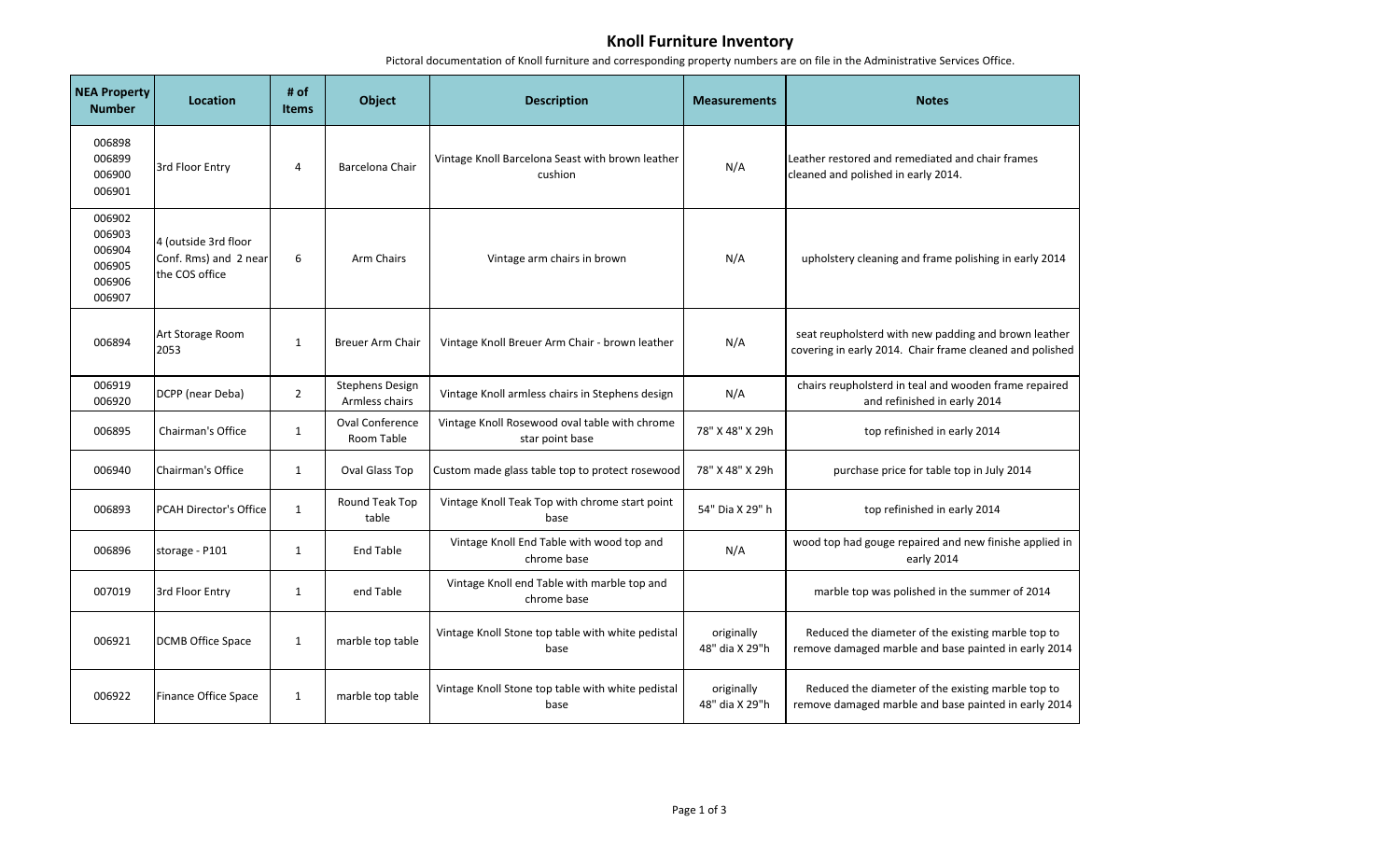## **Knoll Furniture Inventory**

Pictoral documentation of Knoll furniture and corresponding property numbers are on file in the Administrative Services Office.

| <b>NEA Property</b><br><b>Number</b> | <b>Location</b>                        | # of<br><b>Items</b> | <b>Object</b>            | <b>Description</b>                                                                                         | <b>Measurements</b>          | <b>Notes</b>                                                                                               |
|--------------------------------------|----------------------------------------|----------------------|--------------------------|------------------------------------------------------------------------------------------------------------|------------------------------|------------------------------------------------------------------------------------------------------------|
| 006923                               | 3rd Floor Entry                        | $\mathbf{1}$         | marble top table         | Vintage Knoll Stone top table with white pedistal<br>base                                                  | originally<br>48" dia X 29"h | Reduced the diameter of the existing marble top to<br>remove damaged marble and base painted in early 2014 |
| 006924<br>006925                     | <b>Chairman's Office</b><br>Entry      | $\overline{2}$       | Oval Side tables         | Vintage Knoll white laminate side tables                                                                   | 22" dia X 15" X 20" l        | new laminate tops replaced and bases painted in early<br>2014                                              |
| 006926<br>006927                     | Outside 3rd Floor<br>conference rooms  | $\overline{2}$       | round laminate<br>tables | Vintage Knoll white laminate round confernce<br>tables                                                     | 36" dia X 29" h              | new laminate tops replaced and bases painted in early<br>2014                                              |
| 006928                               | Research                               | $\mathbf{1}$         | round laminate<br>table  | Vintage Knoll white laminate round conference<br>table                                                     | 54"dia X 29" h               | new laminate top replaced and base painted in early 2014                                                   |
| 006929                               | Research                               | $\mathbf{1}$         | round laminate<br>table  | Vintage Knoll white laminate round conference<br>table                                                     | 48" dia X 29" h              | new laminate top replaced and base painted in early 2014                                                   |
| 007020<br>007021<br>007022           | storage - 2053                         | 3                    | chairs                   | Vintage Knoll conference chairs - Pollack Design                                                           |                              | reupholstered in Teal in August 2014                                                                       |
| 006956                               | Chairman's Office                      | $\mathbf{1}$         | Lg. credenza             | Vintage Knoll Credenza c 1971. Rosewood<br>Veneer with 10 position type cabinet finish with<br>marble top  | 74 x 18 x 25.5               | refinished cabinet and replaced marble - July 2014                                                         |
| 006957                               | <b>Outside Conference</b><br>Room 3064 | $\mathbf{1}$         | Lg. credenza             | Vintage Knoll Credenza c 1971. White Oak<br>Veneer with 10 position type cabinet finish with<br>marble top | 74 x 18 x 25.5               | refinished cabinet and polished and eased the edge of the<br>existing stone top - July 2014                |
| 006958                               | <b>Outside Conference</b><br>Room 3067 | $\mathbf{1}$         | Lg. credenza             | Vintage Knoll Credenza c 1971. White Oak<br>Veneer with 10 position type cabinet finish with<br>marble top | 74 x 18 x 25.5               | refinished cabinet and polished and eased the edge of the<br>existing stone top - July 2014                |
| 007023                               | Conference Room<br>3004                | $\mathbf{1}$         | Lg. credenza             | Vintage Knoll Credenza C 1971. Rosewood with 4<br>position cabinet finish with marble top                  | 74 x 18 x 25.5               | refinished cabinet and polished and eased the edge of the<br>existing stone top - July 2014                |
| 006960                               | Near Finance - 2060.3                  | $\mathbf{1}$         | Sm. credenza             | Vintage Knoll Office credenza Teak Veneer with 5<br>position cabinet finish with marble top                | 37.5 x 18 x 25.5             | refinished cabinet and polished the existing stone top -<br><b>July 2014</b>                               |
| 007024                               | <b>DCMB</b>                            | 1                    | Sm. credenza             | Vintage Knoll Office credenza White Oak Veneer<br>with 2 position cabinet finish with marble top           | 37.5 x 18 x 25.5             | refinished cabinet and replacement stone top from<br>different unit - August 2014                          |